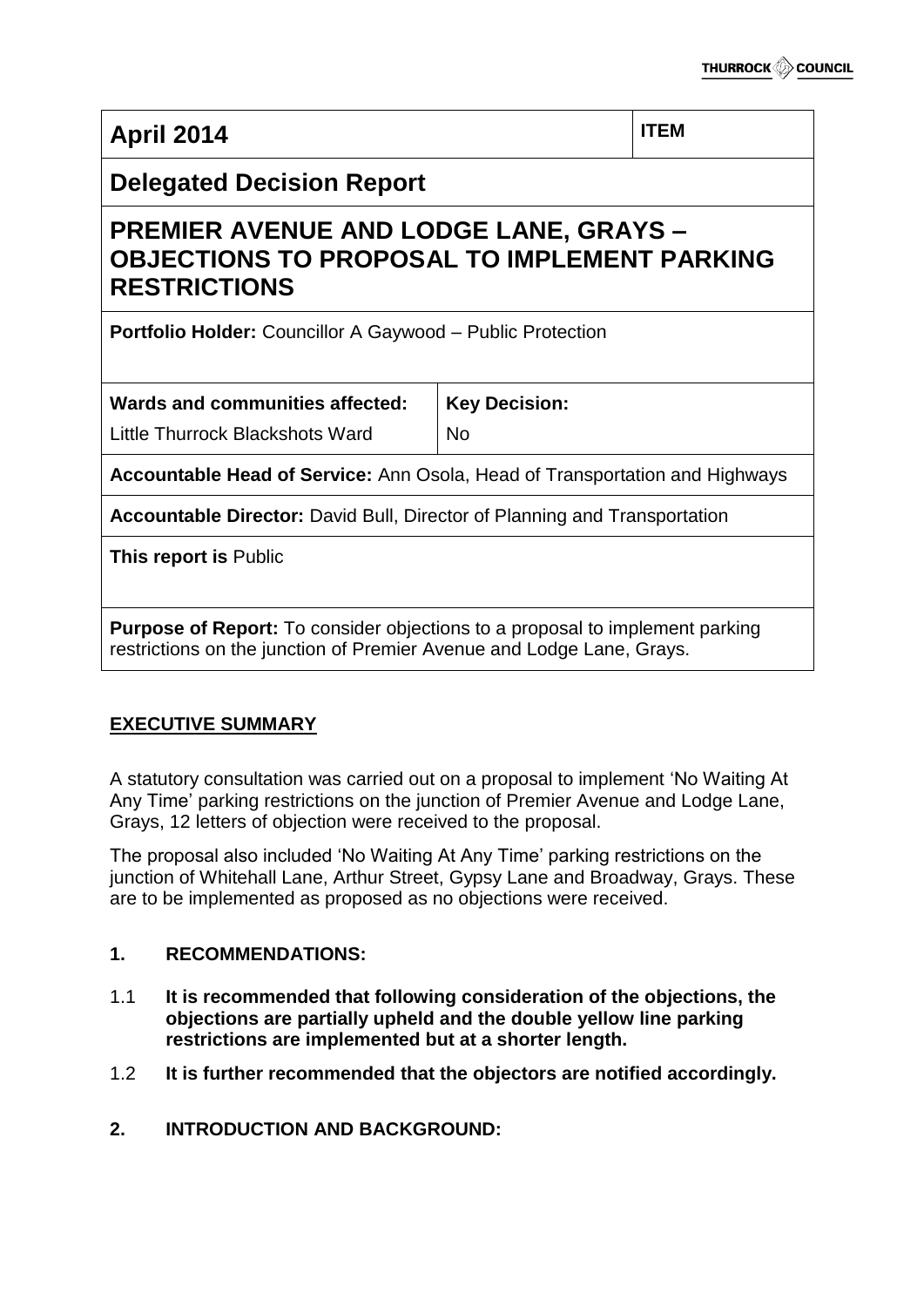- 2.1 Funding was allocated within the 2013/14 Integrated Transport Programme to implement community requests at various sites around the borough where problems have been identified or requests have been received from members of the community.
- 2.2 Requests were received for parking restrictions to be implemented on the junction of Premier Avenue and Lodge Lane, Grays as problems were occurring with vehicles parking on the junction. A Statutory consultation was carried out between  $30<sup>th</sup>$  August 2013 and 20<sup>th</sup> September 2013, 12 objections were received in total to this proposal, 2 were residents of Premier Avenue and the rest were visitors of the Church.
- 2.3 The Public Notice included other proposed parking restrictions for other locations within the Borough (these were for the existing 'No Waiting Mon-Sat 8am-6pm' to be revoked and to be replaced with 'No Waiting At Any Time' on the junction of Whitehall Lane, Arthur Street, Gypsy Lane and Broadway). As there were no objections to these proposals, they will be taken forward for implementation as advertised.

# **3. ISSUES AND/OR OPTIONS:**

- 3.1 The junction of Premier Avenue and Lodge Lane has a 90 degree bend and safety is a concern with visibility as with vehicles regularly park within the vicinity of the junction.
- 3.2 Concern was raised with the length of the restrictions proposed due to the impact this would have on the church. A site meeting with members of the Church, residents and Portfolio Holder was held and it was agreed that restrictions are required at this junction for safety reasons. In order to address the concerns with the Church, a revised length of restriction is recommended. The revised proposal is for the restrictions to be shortened by approximately 25m on both sides of the road from Premier Avenue and to be shortened by approximately 10m on the north side of the road from Lodge Lane.
- 3.3 At a general level, it is important to ensure that delegated decisions are taken by the appropriate officer, and that the origin of the delegation can be readily identified in case of future challenge.

In this instance, should parking restrictions be carried forward to implementation, they would be subject to the making of a Traffic Regulation Order (TRO). Under the provision of the Road Traffic Regulation Act 1984, local authorities can implement TRO's, designed to regulate, restrict or prohibit the use of a road or any part of the width of a road by vehicular traffic or pedestrians. A TRO may take effect at all times or during specified periods, and certain classes of traffic may be exempted from a TRO.

Permanent TRO's are subject to the Local Authorities Traffic Orders (Procedure) (England and Wales) Regulations 1996, which impose various legal requirements prior to the making of an order. These requirements include publishing a notice of the proposals in a local newspaper and allowing potential objectors 21 days to make representations. It is incumbent on the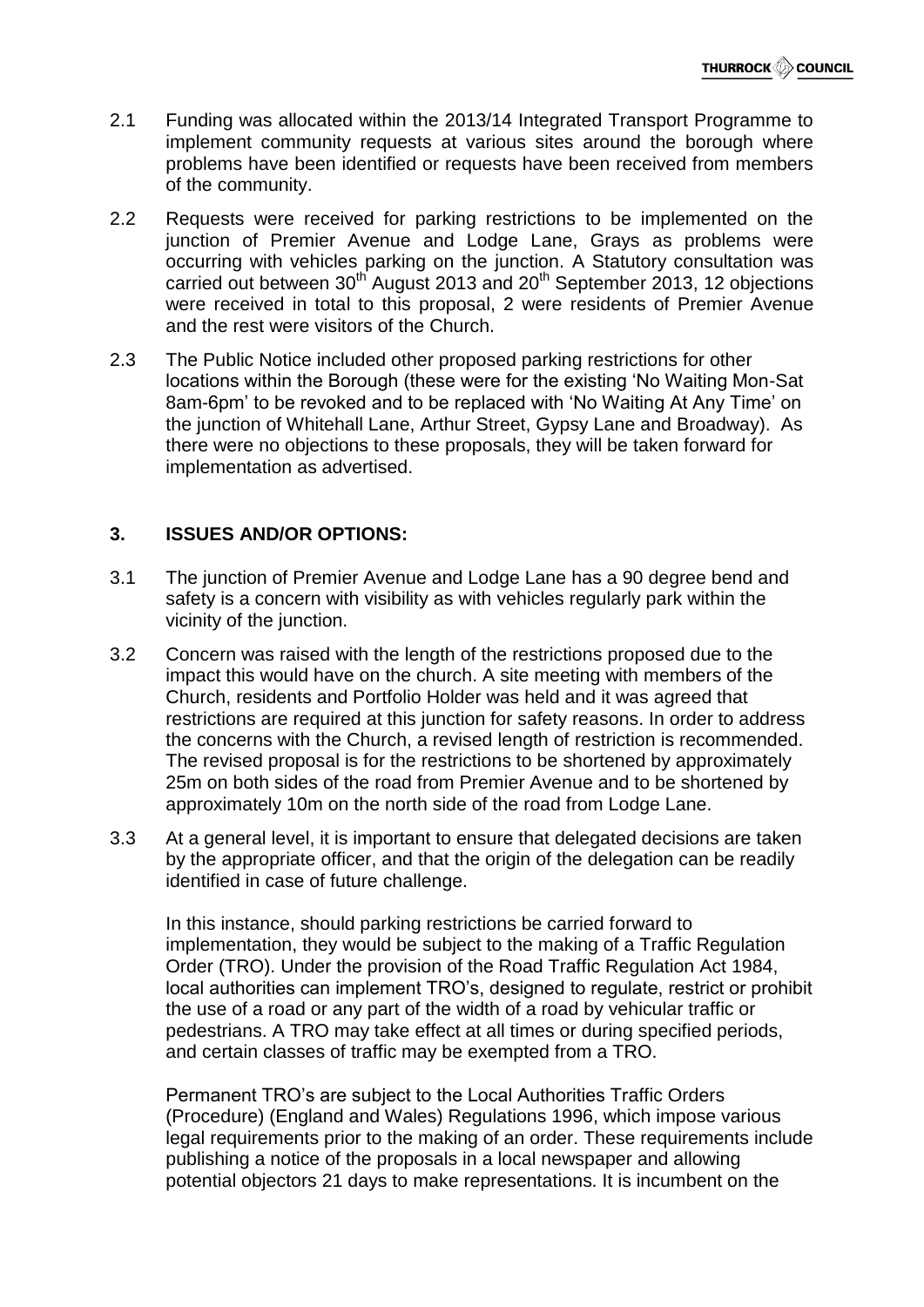Council to take account of any representations made as a consequence of such an advertisement.

- 3.4 Should parking restrictions be implemented as recommended, the cost will be approximately £750 and would be funded from the Community Request code E1750 9881 00000. There is sufficient funding available for these projects.
- 3.5 There are no diversity and equality implications noted in this report.

#### **4. CONSULTATION (including Overview and Scrutiny, if applicable)**

Ward Members were consulted on the content of this report between 17<sup>th</sup> April 2014 and 25<sup>th</sup> April 2014. Both Cllr Maney and Cllr Redsell support the recommendations. No other comments were received during this period.

#### **5. IMPACT ON CORPORATE POLICIES, PRIORITIES, PERFORMANCE AND COMMUNITY IMPACT**

5.1 These actions accord with the Council priorities to create a safer environment.

#### **6. IMPLICATIONS**

#### 6.1 **Financial**

| Implications verified by: | Mark Terry   |                        |
|---------------------------|--------------|------------------------|
| Telephone and email:      | 01375 652150 | mterry@thurrock.gov.uk |

Financial implications are included in the body of the report.

# *6.2 Legal*

Implications verified by: Alison Stuart- Principal Solicitor Telephone and email: 01375 652 040

Legal implications are included in the body of the report.

#### 6.3 **Diversity and Equality**

Implications verified by: Rebecca Price Telephone and email: 01375 652930 [reprice@thurrock.gov.uk](mailto:reprice@thurrock.gov.uk)

A process of community consultation and engagement has been undertaken in conjunction with the proposed restrictions leading to modifications to the length of restrictions on the junction of Premier Avenue and Lodge Lane, Grays. Any additional specific diversity and equality implications arising from